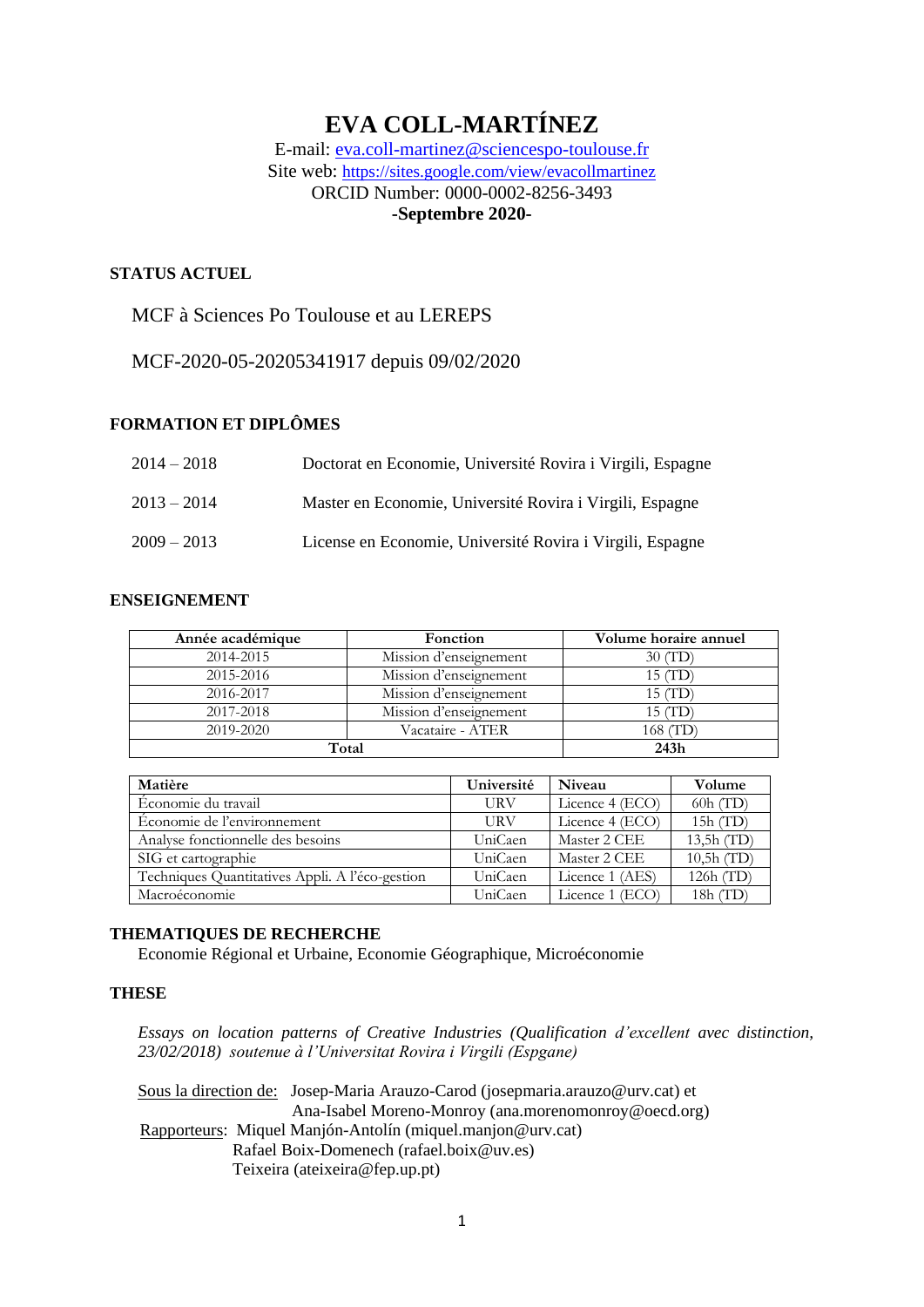#### **PUBLICATIONS**

#### **Articles publiés dans des revues référencées JCR**

Coll-Martínez E, Arauzo-Carod JM (2017): "Creative milieu and firm location: An empirical appraisal", *Environment and Planning A*, 49(7):1613 - 1641, doi: 10.1177/0308518X17702646

 Coll-Martínez E, Moreno-Monroy AI, Arauzo-Carod JM (2017) "Agglomeration of Creative Industries: an Intra-metropolitan Analysis for Barcelona*". Papers in Regional Science*, 98(1): 409- 431

Coll-Martinez E (2019) "Creativity and the city: testing the attenuation of agglomeration economies in Barcelona". *Journal of Cultural Economics*, 43(3), 365-395, doi: https://doi.org/10.1007/s10824-019-09340-9

#### **Livres**

M. Teruel (dir.), E. Jové, Coll-Martínez E (2018) ["Start-ups: Explorant innovacions disruptives a](http://www.urv.cat/media/upload/arxius/catedra-innovacio-empresarial/2018%20Start-ups.pdf)  [Catalunya"](http://www.urv.cat/media/upload/arxius/catedra-innovacio-empresarial/2018%20Start-ups.pdf), Càtedra per al foment de la Innovació Empresarial, Publicacions Université Rovira i Virgili.

#### **Chapitres de livre**

Coll-Martínez E and Arauzo-Carod JM (2017) "Localización de industrias creativas en Catalunya" in eds. Valdivia-López and Cuadrado-Roura, *La Economía de las actividades creativas, Una perspectiva desde España y México,* UNAM and Universidad de Alcalá de Henares.

#### **Autres publications**

Coll-Martínez E (2019) ["Creative industries and firm creation: disentangling causal effects](https://investigacionesregionales.org/en/article/creative-industries-and-firm-creation-disentangling-causal-effects-through-historical-cultural-associations/)  [through historical cultural associations"](https://investigacionesregionales.org/en/article/creative-industries-and-firm-creation-disentangling-causal-effects-through-historical-cultural-associations/). *Investigaciones Regionales - Journal of Regional Research*, *43*, 19-39.

Coll-Martinez E (2019) "Creativity and the city: testing the attenuation of agglomeration economies in Barcelona". *EconomistsTalkArt.org* (26-03-2019).

Arauzo-Carod JM, Coll-Martínez E, Méndez-Ortega C (2018) ["Pautes locacionals dels sectors](http://www.coleconomistes.cat/Canales/Ficha.aspx?IdMenu=1e333773-ef9d-4d24-a878-86732e3a51dd&Cod=8c2a4a38-526b-4d76-9f94-7423b55363d9&Idioma=ca-ES)  [innovadors a escala metropolitana"](http://www.coleconomistes.cat/Canales/Ficha.aspx?IdMenu=1e333773-ef9d-4d24-a878-86732e3a51dd&Cod=8c2a4a38-526b-4d76-9f94-7423b55363d9&Idioma=ca-ES). Revista Econòmica de Catalunya, N 78, 42-52.

Arauzo-Carod JM, Coll-Martínez E, Méndez-Ortega C (2017) "Aglomeración de sectores intensivos en conocimiento: una aproximación intra-urbana". *Papeles de Economía Española*, N. 153, La economía de las ciudades. FUNCAS.

Coll-Martínez E (2017) "El rol de la creativitat en la creació d'empreses a Catalunya". Document de treball Càtedra Universitat per al foment de la Innovació Empresarial, Université Rovira i Virgili , ISBN 978-84-8424-626-8.

#### **TRAVAUX EN COURS**

"Where New Creative Industries Locate? Evidence from French Departments", avec J.M. Arauzo-Carod (URV) and C. Turcu (LÉO).

"Gentrification and creative firms' location in Barcelona", avec K. Miranda (UCIII)

"The city of start-ups", avec M. Teruel (URV) and E. Jové (UB)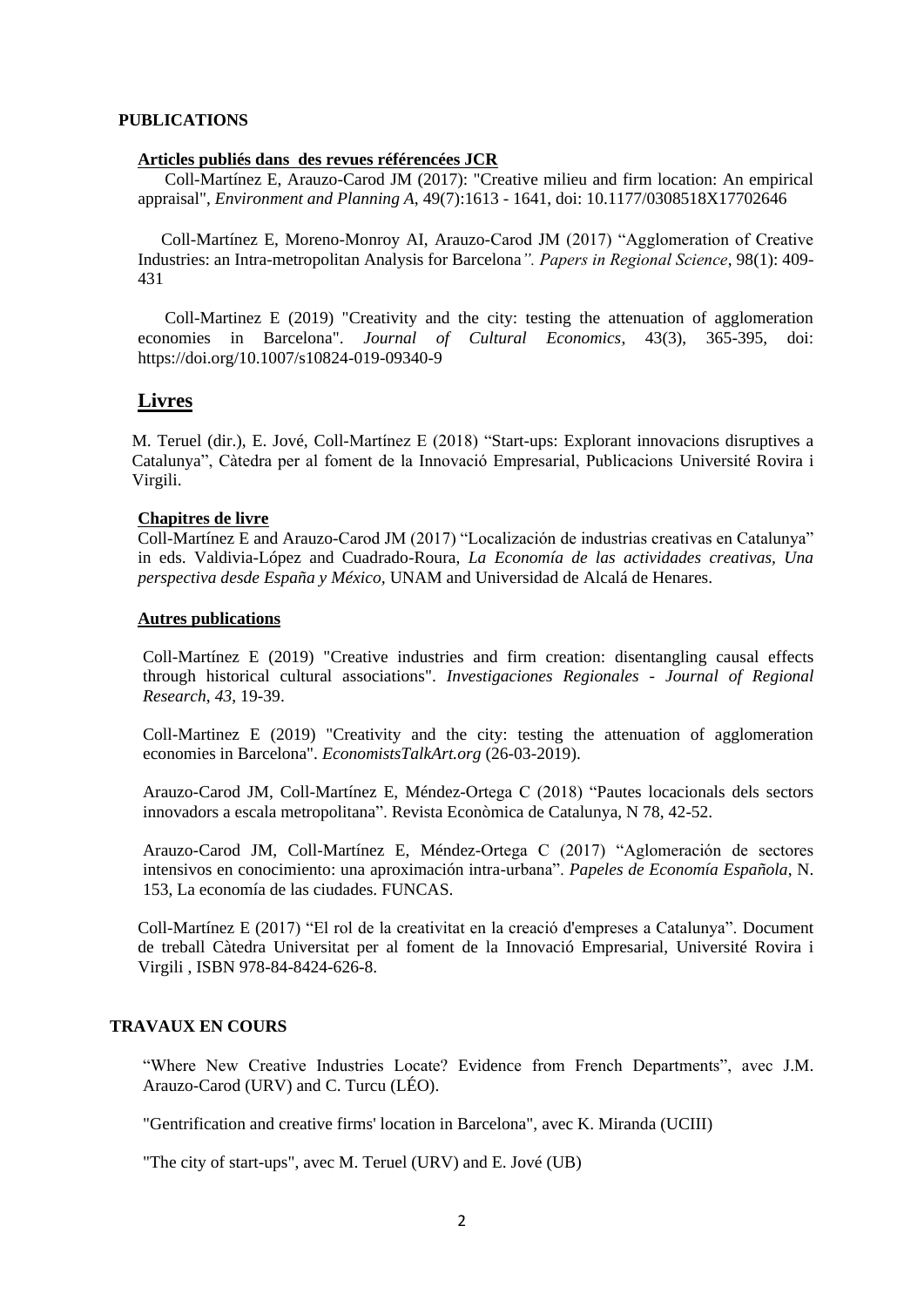"Location of Co-Working Spaces: A City Approach", avec C. Méndez (URV)

"Do Co-working spaces affect real estate markets?" avec S. Nasarre-Aznar (URV)

"Location determinants of eco-innovative firms: Evidence from French Départements", avec M. Kedjar (CREM) et P. Renou-Maissant (EconomiX)

"Sustainable development. A Comparative Analysis of the Performance of French departments", avec Bonnet J (CREM), Renou-Maissant P (EconomiX), CREM Working Paper Series, WP 2019-06.

"Typology of sustainable development in Normandy: An appraisal at the intermunicipal level", avec Bonnet J (CREM), Raulin F (EM Normandie), Renou-Maissant P (EconomiX), CREM Working Paper Series, WP 2019-05.

# **ACTIVITÉS EDITORIALES**

**Rapporteur pour des revues non-francophones :** *Small Business Economics, Papers in Regional Science, Investigaciones Regionales – Journal of Regional Research*

**Rapporteur pour des revues francophones :** *Revue d'Economie Régionale et Urbaine*

#### **SEJOURS DE RECHERCHE**

Juliet 2018: Laboratoire d'Économie d'Orléans, Université d'Orléans, Orléans (France). Mars – Juin 2017: Laboratoire d'Économie d'Orléans, Université d'Orléans, Orléans (France).

#### **COLLOQUES, WORKSHOPS ET SEMINAIRES**

#### Séminaires

Décembre 2020 : Séminaires du LÉO, Location determinants of eco-innovative firms: Evidence from French Départements", Laboratoire d'Économie d'Orléans, Orléans (France).

Mars 2019: Séminaires du CREM, "Location determinants of eco-innovative firms: Evidence from French Départements", Université de Caen Normandie, Caen (France).

Setembre 2017: Lunch Seminar AQR, "Creativity and the City: Testing the Attenuation of Agglomeration Economies for Creative Industries in Barcelona", Universitat de Barcelona, Barcelona (Espagne).

#### Congrès Internationaux

Novembre 2020 : XLV Reunion de Estudios Regionales, "Location determinants of eco-innovative firms: Evidence from French Départements" and "Gentrification and creative firms' location", Universitat Jaume I, Castello de la Plana (Spain).

Août 2019. 59th ERSA CONGRESS, "Location determinants of eco-innovative firms: Evidence from French Départements" and "Sustainable development. A Comparative Analysis of the Performance of French Departments", Lyon, (France).

Juin 2019. AFSE, "Location determinants of eco-innovative firms: Evidence from French Départements", Laboratoire d'Économie d'Orléans, Orléans (France).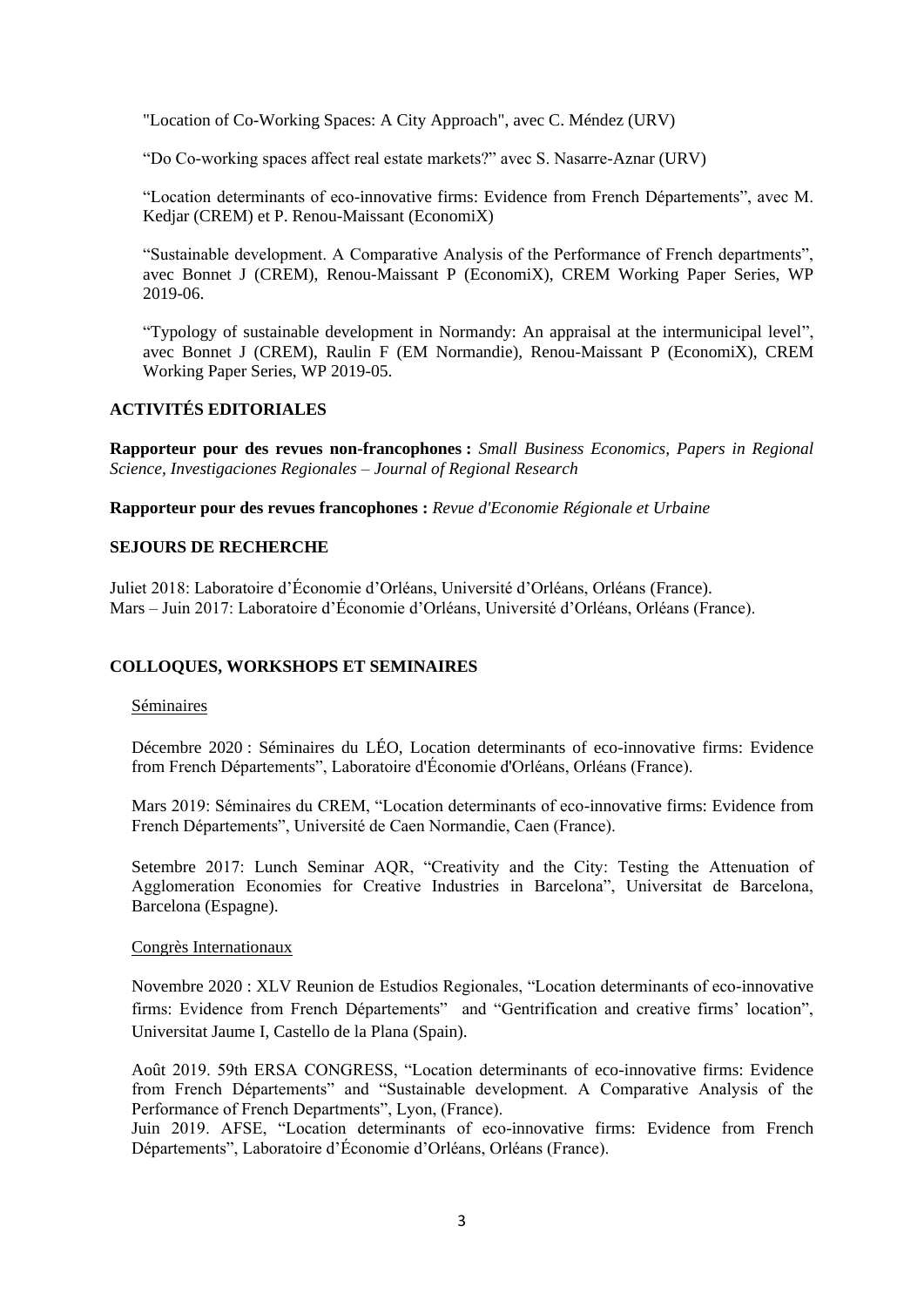Janvier 2019. ERSA Winter School, "Gentrification and creative firms' location", OECD, University of Trento, Trento (Italy).

Juliet 2018: 55ème Colloque de l'ASRDLF, "Where new creative firms locate: Evidence from French Departments", École de Management de Normandie, Caen (France).

Mai 2018: International workshop Rethinking Clusters: Critical issues and new trajectories of cluster research, "Where new creative firms locate: Evidence from French Departments" Università di Firenze, Florence (Italy).

Mars 2018: Interdisciplinary Seminar COST: Socio-technical Aspects Circular & Collaborative Economy, "Legal and economic externalities of using home as working space", Universitat Rovira I Virgili, Tarragona (Espagne).

Janvier 2018: 4<sup>th</sup> Geography of Innovation Conference, "Creativity and the City: Testing the Attenuation of Agglomeration Economies for Creative Industries in Barcelona", Universitat de Barcelona, Barcelona (Espagne).

Novembre 2017: XLIII *International Conference on Regional Science*, "Creativity and the City: Testing the Attenuation of Agglomeration Economies for Creative Industries in Barcelona", Universidad Pablo Olavide, Sevilla (Espagne).

Novembre 2017: XLIII *International Conference on Regional Science*, "Creative industries and firm creation: disentangling causal effects through historical cultural associations", Universidad Pablo Olavide, Sevilla (Espagne).

Août 2017: 57<sup>th</sup> ERSA Congress (Epainos Session), "Creativity and the City: Testing the Attenuation of Agglomeration Economies for Creative Industries in Barcelona", University of Groningen, Groningen (Pays Bas).

Juin 2017: *Summer School in Urban Economics*, "Creativity and the City: Testing the Attenuation of Agglomeration Economies for Creative Industries in Barcelona", Université Paris-Saclay, Paris (France).

Juin 2017: *INFER Annual Conference*, "Creativity and the City: Testing the Attenuation of Agglomeration Economies for Creative Industries in Barcelona", Université de Bordeaux, Bordeaux (France).

Février 2017: *WIPE. 5th Workshop in Industrial and Public Economics*, "If you are creative, let's move to the city centre: Testing the attenuation of agglomeration economies for creative industries in Barcelona", Université Rovira i Virgili , Reus (Espagne).

Novembre 2016: *International Conference on Regional Science*, "Agglomeration of Creative Industries: an Intra-metropolitan Analysis for Barcelona", Universidad de Santiago de Compostela, Santiago de Compostela (Espagne).

Juliet 2016: ERSA Summer School, "Agglomeration of Creative Industries: an Intra-metropolitan Analysis for Barcelona", Politecnico di Milano, Milan (Italy).

Juin 2016: ACEI Annual Conference, "Agglomeration of Creative Industries: an Intra-metropolitan Analysis for Barcelona", Universidad de Valladolid, Valladolid (Espagne).

Juin 2016: *INFER Annual Conference*, "Agglomeration of Creative Industries: an Intrametropolitan Analysis for Barcelona", Universitat Rovira I Virgili, Reus (Espagne).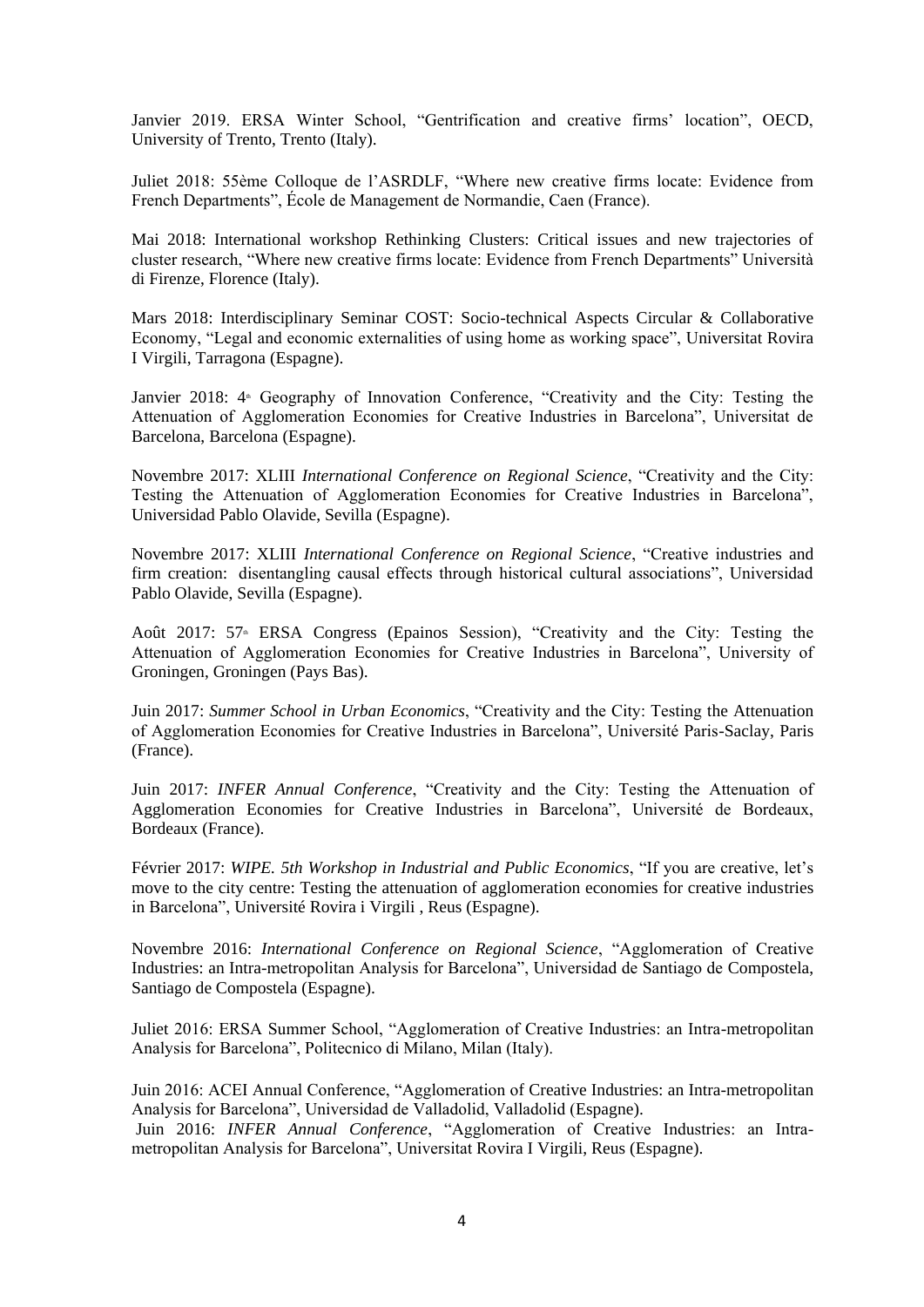Novembre 2015: *XREPP Doctoral Day*, "Agglomeration of Creative Services Industries: A Micropolitan Analysis for Barcelona", Universitat de Barcelona, Barcelona (Espagne).

Novembre 2015: *International Conference on Regional Science. Innovation and Geographical Spillovers: New approaches and evidence,* "Creative Industries: a Preliminary Approach to their Location Determinants", Universitat Rovira I Virgili, Reus (Espagne).

Juin 2015: *Seminario International en Actividades Creativas y Servicios Innovadores*, "Creative Industries: a Preliminary Approach to their Location Determinants", Universidad de Alcalá de Henares, Alcalá de Henares (Espagne).

#### **ORGANISATION DE CONGRES**

2018: Interdisciplinary Seminar COST: Socio-technical Aspects Circular & Collaborative Economy, Universitat Rovira I Virgili, Tarragona (Espagne).

2016: *INFER Annual Conference*, Universitat Rovira I Virgili, Reus (Espagne).

2015: As local organizing committee at the *International Conference on Regional Science. Innovation and Geographical Spillovers: New approaches and evidence*, Universitat Rovira I Virgili, Reus (Espagne).

# **PRIX, BOURSES et ALLOCATIONS**

2018: Bourses ASRDLF « jeunes chercheurs» pour l'article "Where new creative firms locate: Evidence from French Departments", décerné par ASRDLF, France.

2017: XVI Prix Jeune Chercheurs Ramón Cuadrado pour l'article "Creativity and the city: Testing the attenuation of agglomeration economies for the creativ industries in Barcelona", décerné par l'Association Espagnole de Science Régional, Espagne

2015 : Aide à la réalisation de la thèse doctoral décerné par la *Fundación SGAE*, Espagne

2015: Prix extraordinaire décerné au meilleur expédient en Master en Economie par l'Université Rovira i Virgili, Espagne

2015 – 2018: Bourse Doctoral décerné par Generalitat de Catalunya, Espagne

2014 – 2015 : Bourse Doctoral Martí Franquès décerné par Université Rovira i Virgili, Espagne

2013 – 2014: Bourse Predoctoral décerné par Université Rovira i Virgili , Espagne

# **PROJETS COLLECTIFS ET RÉSEAUX DE RECHERCHE**

# **Projet: SETTEEC (Système Entrepreneurial et Territorial pour la Transition Energétique et l'Economie Circulaire)**

**Entité:** REGION DE NORMANDIE (FRANCE) **Ref:** RIN **Duré du contrat: du/d'** 01/01/2017 **au Responsable scientifique:** SEBASTIEN 31/12/2019 BOURDIN

**Projet:** COST ACTION: The geography of New Working Spaces and the impact on the periphery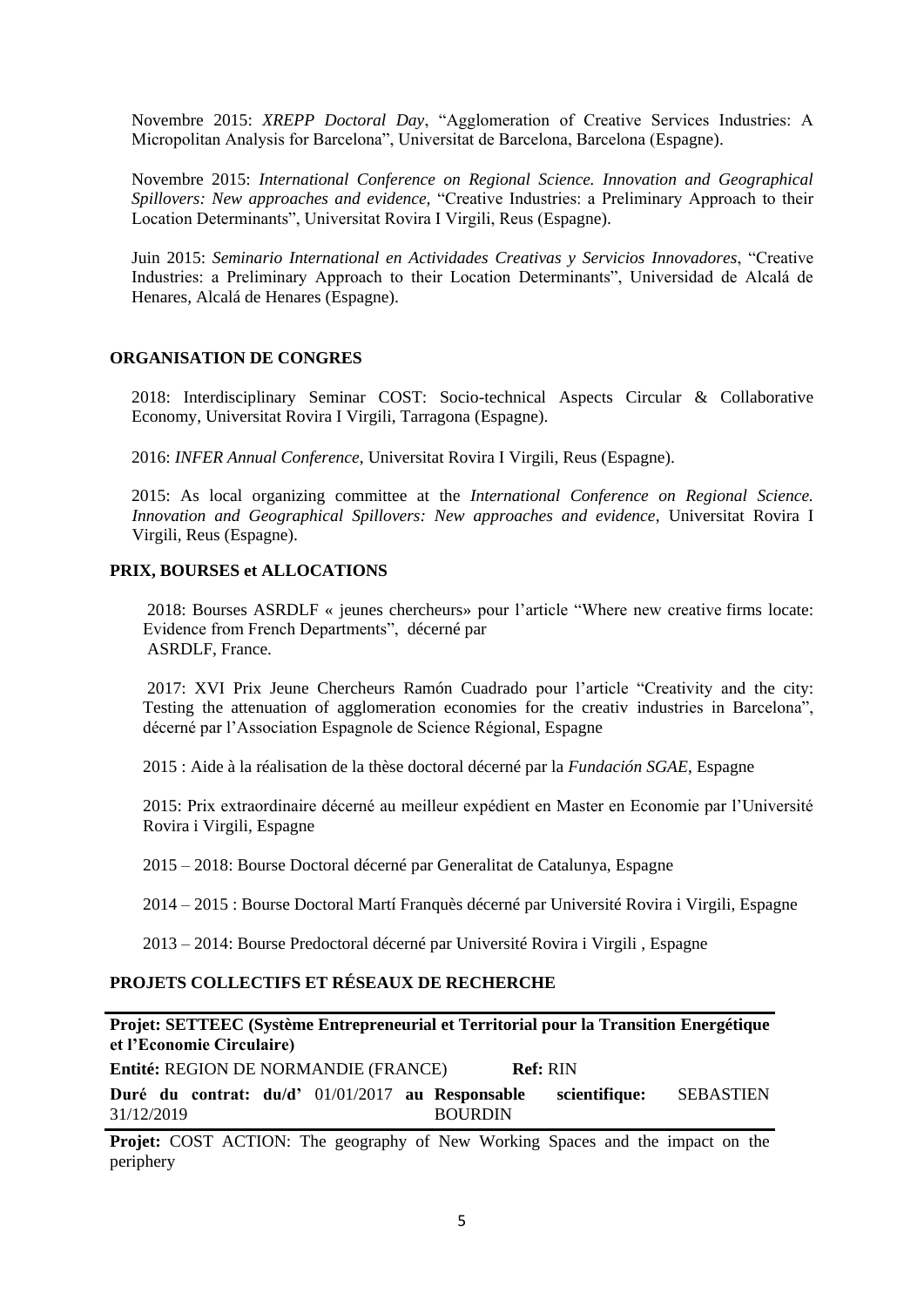| Entité: UNION EUROPEENNE                                                                                                                                                                                                                                          | <b>Ref: OC-2018-2-23316</b>                                            |  |  |  |
|-------------------------------------------------------------------------------------------------------------------------------------------------------------------------------------------------------------------------------------------------------------------|------------------------------------------------------------------------|--|--|--|
| Durée: $du/d'$ 01/10/2019 à                                                                                                                                                                                                                                       | Responsable scientifique: ILARIA MARIOTTI                              |  |  |  |
| Projet: (Re)localización de actividades productivas: modelización de la dependencia espacial<br>en datos flujo, longitudinales y de marcos institucionales alternativos<br>Entité:<br>Ministerio<br>Innovación y $\text{Ref.}: ECO2014-55553-P$<br>de<br>Ciencia, |                                                                        |  |  |  |
| Universidades<br>Durée: du/d' 01/02/2018 au 31/12/2020                                                                                                                                                                                                            | Responsable scientifique:<br><b>JOSEP MARIA</b><br><b>ARAUZO CAROD</b> |  |  |  |
| <b>Projet:</b> Quantitative, Urban and Regional Economics (QURE)                                                                                                                                                                                                  |                                                                        |  |  |  |
| Entité: GENERALITAT DE CATALUNYA                                                                                                                                                                                                                                  | <b>Ref.:</b> 2014 SGR 299                                              |  |  |  |
| Durée: du/d' 01/01/2015 au 31/12/2017                                                                                                                                                                                                                             | Responsable scientifique: JOSEP MARIA<br><b>ARAUZO CAROD</b>           |  |  |  |
| <b>Projet:</b> Quantitative, Urban and Regional Economics (QURE)                                                                                                                                                                                                  |                                                                        |  |  |  |
| Entité: GENERALITAT DE CATALUNYA                                                                                                                                                                                                                                  | <b>Ref.:</b> 2017 SGR 00159                                            |  |  |  |
| Durée: du/d' 01/01/2015 au 31/12/2017                                                                                                                                                                                                                             | Responsable scientifique: MARIA<br><b>LLOP</b><br><b>LLOP</b>          |  |  |  |
| Projet: 'Clusterización', terciarizacion y relocalización: cuestiones emergentes en la<br>localización de actividades económicas 'Clusterization', terciarization and relocation: emerging<br>questions in the location of economic activities - (RE)LOCATION     |                                                                        |  |  |  |
| Entité:<br>de<br>Ciencia,<br>Ministerio<br>Universidades                                                                                                                                                                                                          | Innovación<br>y Ref.: ECO2017-88888-P                                  |  |  |  |
| <b>Durée: du/d'</b> 01/01/2015 au 31/12/2017<br>Responsable Scientifique: MIQUEL MANJON<br><b>ANTOLIN</b>                                                                                                                                                         |                                                                        |  |  |  |

#### **EXPERIENCE PROFESSIONNEL**

Décembre 2019 – Août 2020 ATER à l'URF SEGGAT de l'Université de Caen Normandie et membre associée du CREM-UMR CNRS 6211. Octobre 2018 – Nov. 2019 Ingénieure de recherche, à l'Université de Caen Normandie (UFR SEGGAT, CREM UMR CNRS 6211). Avril – Octobre 2018 Postdoc, Observatoire de l'Emploi, Universitat Rovira I Virgili (Université Rovira i Virgili ) – CREIP - QURE, Tarragona, Espagne Février – Juin 2013 Stage dans les départements de ressources humains et comptabilité à Schwartz – Hautmont Construcciones Metálicas, S.A., Vila-Seca (Espagne)

Juliet – Août 2012 Stage dans la unité d'intervention économique de la *Diputació* de Tarragona, Tarragona (Espagne)

# **LANGUES**

| Catalan:  | Maternelle |
|-----------|------------|
| Espagnol: | Maternelle |
| Anglais:  | Avancé     |
| Français: | Avancé     |